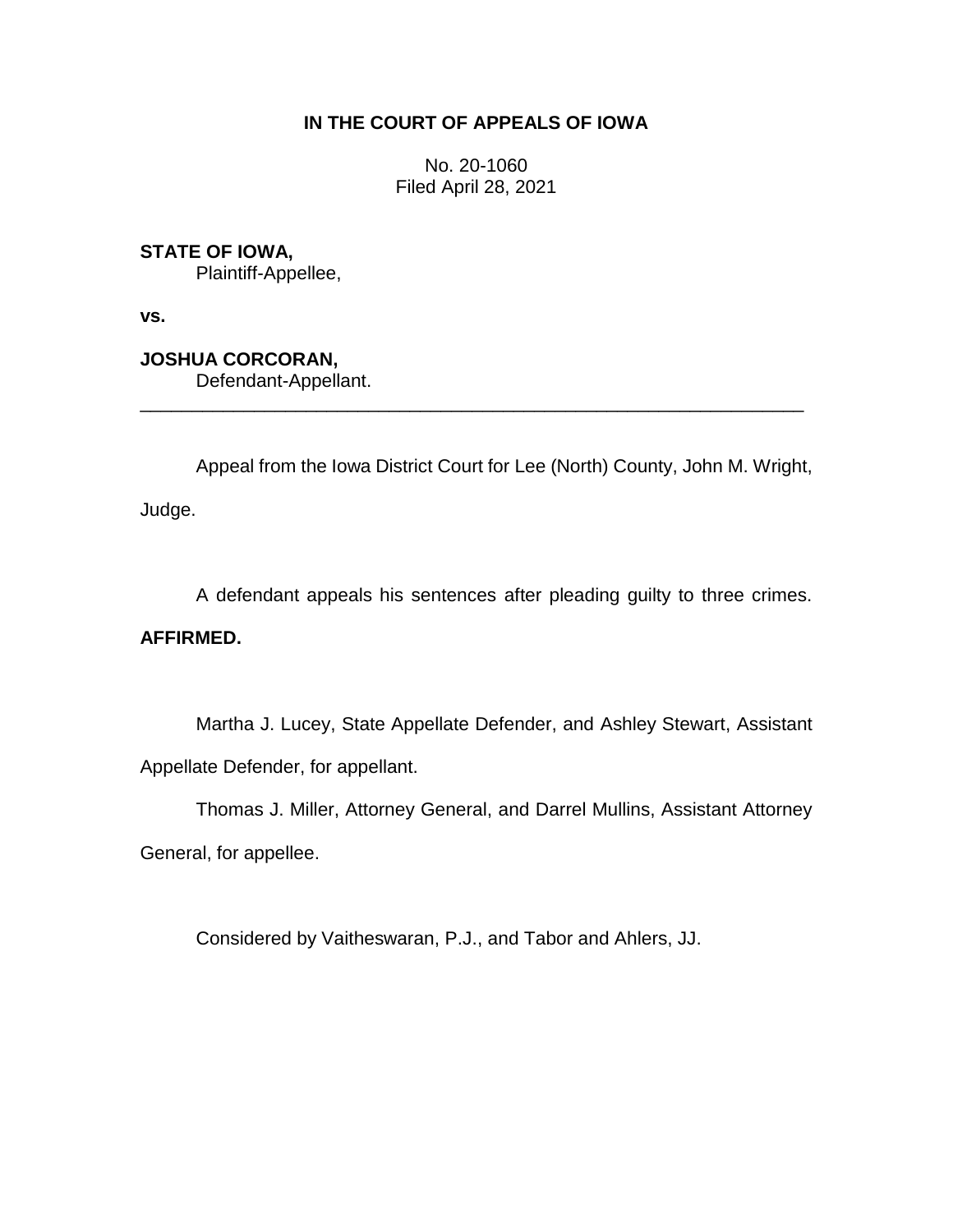## **TABOR, Judge.**

Joshua Corcoran appeals his sentences for third-degree burglary, seconddegree criminal mischief, and possession of burglar tools. The district court imposed concurrent indeterminate terms of five years for criminal mischief and two years for possession, and ran those consecutively with an indeterminate five-year term for burglary. Corcoran claims the court should have suspended his sentences and placed him on probation. He insists prison will not "help him address his underlying drug addiction." He also argues the consecutive terms were "unnecessarily harsh" given other mitigating factors. Because the court properly weighed pertinent factors in choosing the sentence, we affirm.

In October 2019, Fort Madison police received a report that someone was inside a vacant building without permission. When police arrived, they spotted Corcoran coming out the back door. Corcoran admitted he went there "to strip wire from inside the building with the intention to sell the copper." He disclosed that he used pliers, pry bars, screwdrivers, and other tools to cut the wires. His actions caused over \$1500 in damage to the drop ceiling and electrical wiring.

The State charged Corcoran in a three-count trial information. The charges included burglary in the third degree, a class "D" felony, in violation of Iowa Code sections 713.1 and 713.6A(1) (2019); criminal mischief in the second degree, a class "D" felony, in violation of sections 716.1 and 716.4(1)–(2); and possession of burglar tools, an aggravated misdemeanor, in violation of section 713.7. In March 2020, Corcoran pleaded guilty to all three counts.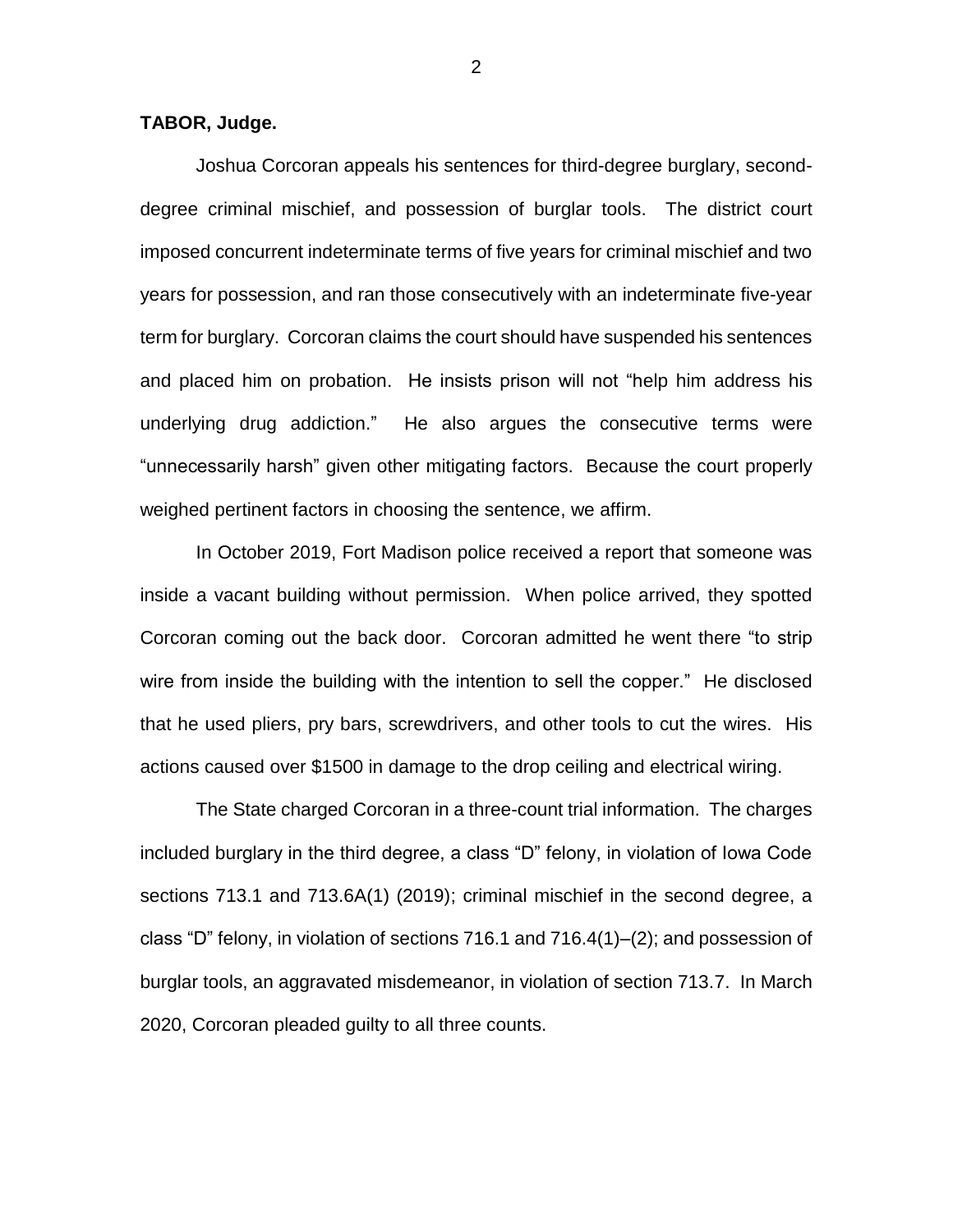After a hearing, the district court sentenced Corcoran to two concurrent terms of imprisonment to be served consecutively with another prison term. Corcoran appeals those sentences.<sup>1</sup>

We review sentencing challenges for correction of legal error. *State v. Formaro*, 638 N.W.2d 720, 724 (Iowa 2002). When, as here, the sentences fall within statutory limits, the sentencing decision "is cloaked with a strong presumption in its favor." *See id.* We will reverse the sentences only if the court abused its discretion or considered improper factors. *Id.* Our job is not to "second guess" the sentencing court's decision. *Id*. Rather, we assess whether the court relied on untenable or unreasonable grounds or rationale. *Id.* 

On appeal, Corcoran argues the district court abused its discretion by sentencing him to prison rather than granting probation. His sole complaint is that the court did not give enough weight to "mitigating factors including his drug addiction, acceptance of responsibility for his crimes, his seeking treatment with the Salvation Army, and [his] willingness to address his problems." We disagree.

The sentencing court *did* consider his substance abuse as an extenuating circumstance. In fact, the court gave Corcoran the chance to complete the Salvation Army treatment program as an alternative to jail while his case was pending. But just before sentencing, Corcoran violated curfew and was discharged from the program. So, the PSI preparer filed a last-minute addendum to the report,

 $\overline{a}$ 

<sup>1</sup> Under Iowa Code section 814.6 (2020), defendants cannot appeal a conviction following a guilty plea (other than class "A" felonies) without good cause. Good cause exists when a defendant challenges the sentence rather than the plea. *State v. Damme*, 944 N.W.2d 98, 105 (Iowa 2020). Because Corcoran is challenging his sentence, he has good cause to appeal.